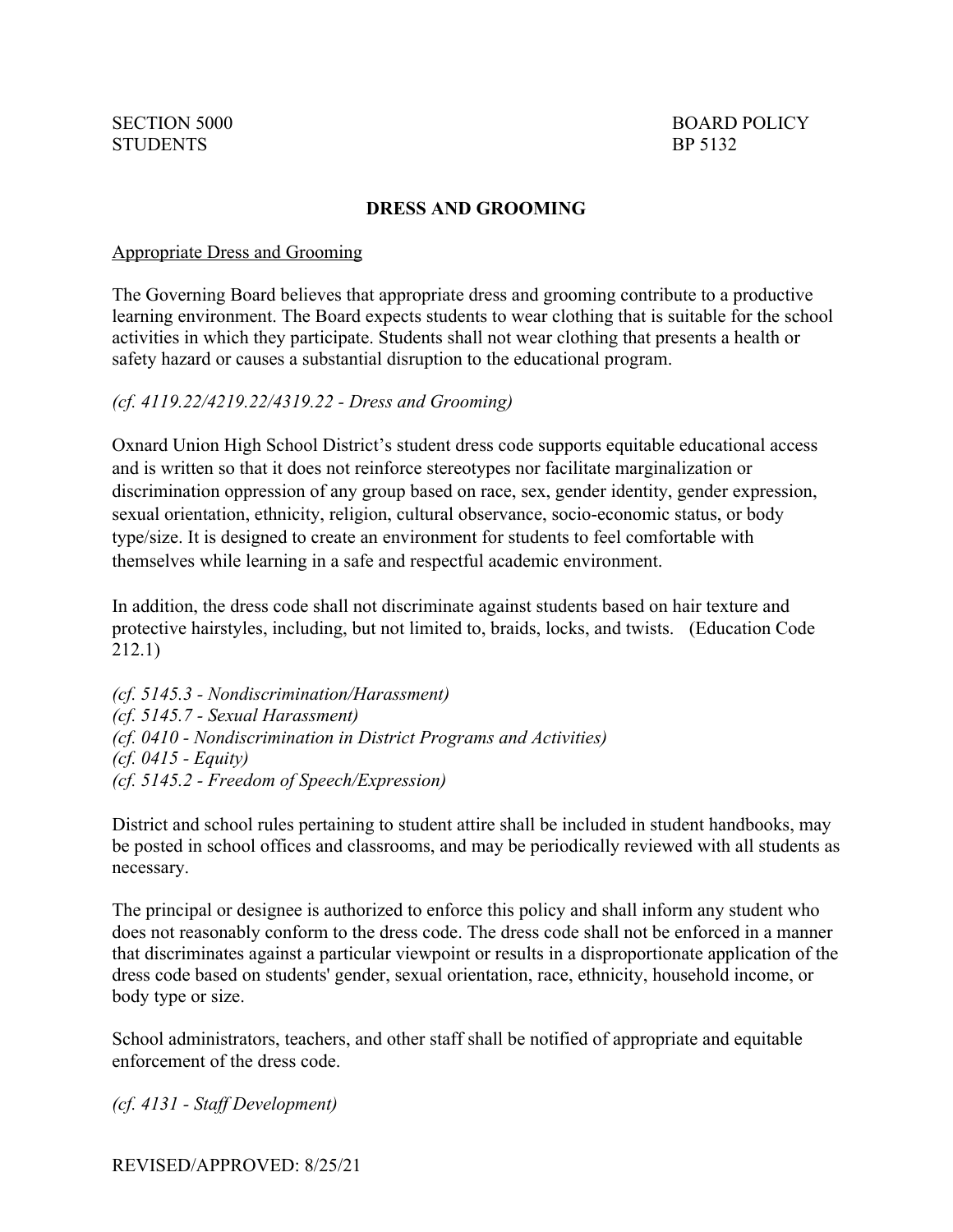*(cf. 4231 - Staff Development) (cf. 4331 - Staff Development)*

When practical, students shall not be directed to correct a dress code violation during instructional time or in front of other students.

Repeated violations or refusal to comply with the district's dress code may result in disciplinary action.

Families (students and parents/guardians) should be notified of the dress code annually, or whenever the dress code is revised, including the consequences for violating the dress code. Consequences may never exceed District guidelines and must be enforced in a consistent manner.

*(cf. 5144 - Discipline)*

## Gang-Related Apparel

The principal, staff, and parents/guardians at a school may establish a reasonable dress code that prohibits students from wearing gang-related apparel when there is evidence of a gang presence that disrupts or threatens to disrupt the school's activities. Such a proposed dress code shall be presented to the Board, which shall approve the plan upon determining that it is necessary to protect the health and safety of the school environment. The dress code policy may be included in the school's comprehensive safety plan. (Education Code 35183)

Articles of sun-protective clothing shall be permissible and may include but not be limited to hats. Hats shall be those which correspond with the school's colors and name and approved by school site administration.

*(cf. 0450 - Comprehensive Safety Plan) (cf. 5136 - Gangs)*

When determining specific items of clothing that may be defined as gang apparel, the school shall ensure that the determination is free from bias based on race, ethnicity, national origin, immigration status, or other protected characteristics.

Legal Reference: EDUCATION CODE 212.1 Nondiscrimination based on race or ethnicity 220 Nondiscrimination 32281 School safety plans 35183 School dress codes; uniforms 35183.5 Sun-protective clothing 48907 Student exercise of free expression 49066 Grades; effect of physical education class apparel